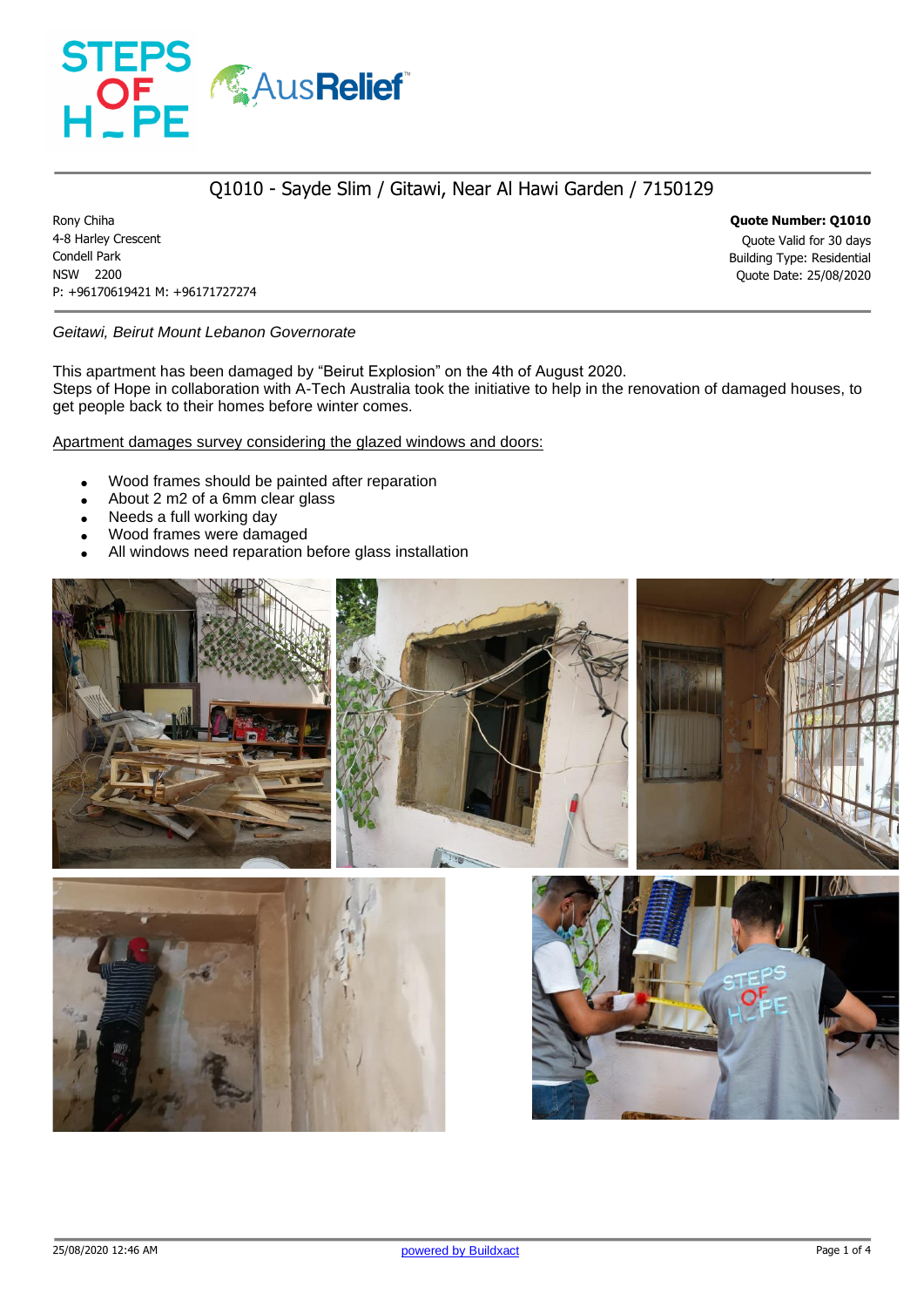## STEPS<br>H\_PE



## Specifications and Inclusions

| Glass                |  |  |  |  |  |
|----------------------|--|--|--|--|--|
| 1.001 - 6mm Glass    |  |  |  |  |  |
| Labor                |  |  |  |  |  |
| 2.001 - Carpenter    |  |  |  |  |  |
| <b>Materials</b>     |  |  |  |  |  |
| 3.001 - Silicon      |  |  |  |  |  |
| 3.002 - wood +hinges |  |  |  |  |  |
|                      |  |  |  |  |  |

Initials:

Builder:\_\_\_\_\_\_\_\_\_\_\_\_Customer:\_\_

|                | <b>Glazing</b>              |              |  |  |
|----------------|-----------------------------|--------------|--|--|
| Panel #        | Dimension H x W             | Quantity     |  |  |
| $\mathbf{1}$   | $\mathbf{1}$<br>54.5 x 36.2 |              |  |  |
| $\overline{2}$ | 24.6 x 54.4                 | $\mathbf{1}$ |  |  |
| 3              | 74.4 x 28.3                 | 1            |  |  |
| 4              | 73.5 x 36.3                 | $\mathbf{1}$ |  |  |
| 5              | 23.9 x 36.3                 | 1            |  |  |
| 6              | 73.5 x 36.3                 | 1            |  |  |
| $\overline{7}$ | 36.3 x 25.9                 | $\mathbf{1}$ |  |  |
|                |                             |              |  |  |
|                |                             |              |  |  |
|                |                             |              |  |  |
|                |                             |              |  |  |
|                |                             |              |  |  |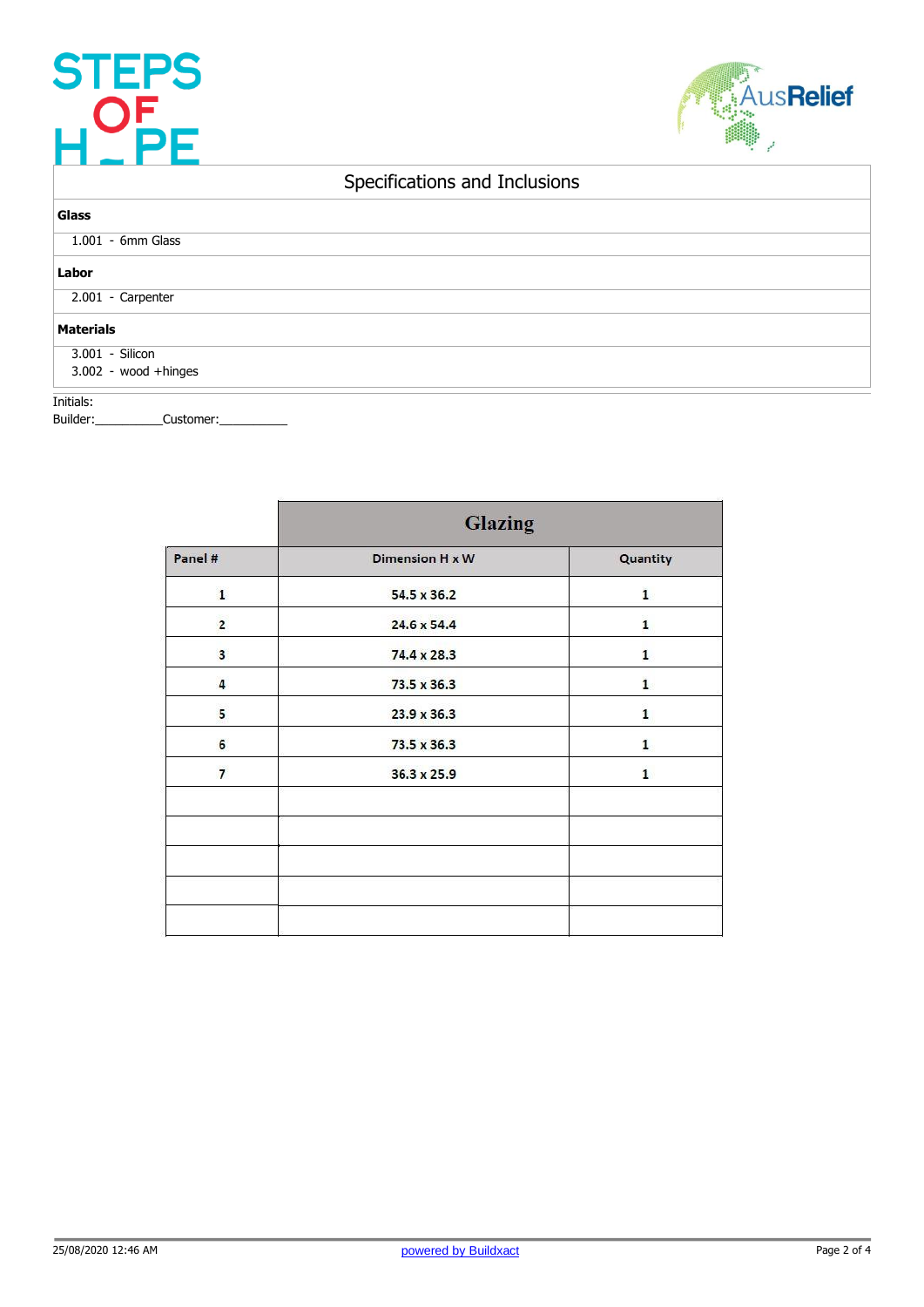# STEPS<br>H\_PE



### Quoted Items

|                         | Description of items |              |           |       | Total incl. Tax |          |
|-------------------------|----------------------|--------------|-----------|-------|-----------------|----------|
| 1                       | <b>Glass</b>         |              |           |       |                 | \$30.00  |
|                         | 1.1                  | 6mm Glass    |           | 2.000 | m <sub>2</sub>  | \$30.00  |
|                         |                      |              | 6mm Glass |       | 2.000 m2        |          |
| $\overline{\mathbf{2}}$ | <b>Materials</b>     |              |           |       |                 | \$141.25 |
|                         | 2.1                  | Silicon      |           | 3.000 | tube            | \$11.81  |
|                         |                      |              | Silicon   |       | 3.000 tube      |          |
|                         | 2.2                  | wood +hinges |           | 1.000 | quantity        | \$129.44 |
| 3                       | Labor                |              |           |       |                 | \$40.00  |
|                         | 3.1                  | Carpenter    |           | 1.000 | Day             | \$40.00  |
|                         |                      |              | Carpenter |       | 1.000 Day       |          |